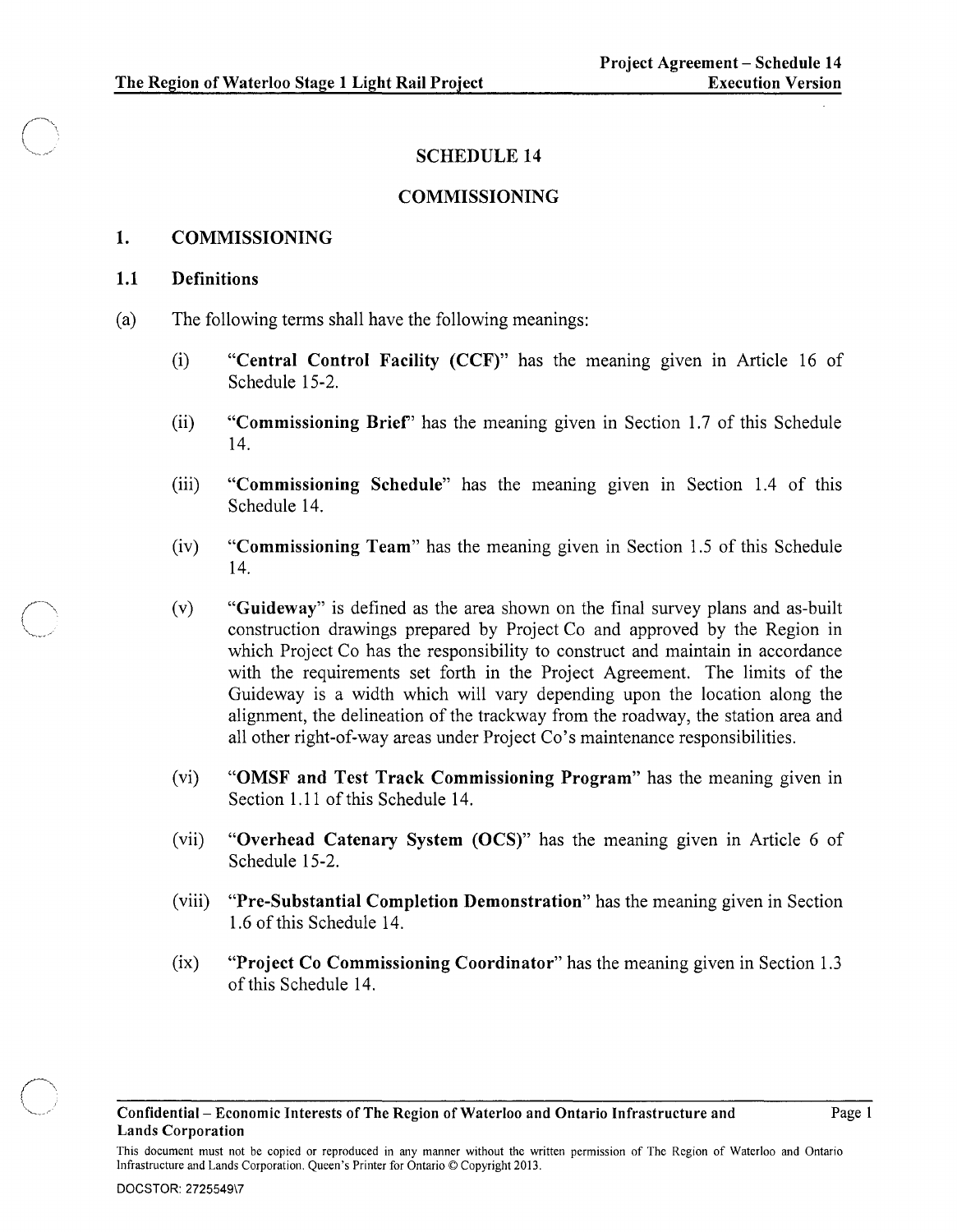- (x) "Standard Operating Procedures (SOP)" has the meaning given in Schedule 15-1 - Definitions.
- (xi) "Verification, Test, Acceptance and Commissioning" or "VTAC" has the meaning given in Article 13 of Schedule 15-2 - Design and Construction Requirements of the Output Specifications.
- $(xii)$  "WLRT Fleet Contract" has the meaning given in Schedule 35 Vehicles.

#### 1.2 Applicable Standards

 $\diagup$ 

'"

- (a) Project Co shall plan, schedule, coordinate and execute the Project Co Commissioning of the complete operating System Infrastructure. The System Infrastructure provided as part of the Design and Construction Works shall be in accordance with the standards set out in this Schedule 14 and in accordance with the standards outlined in Article 13 of Schedule 15-2 - Design and Construction Requirements of the Output Specifications.
- (b) Commissioning includes required work for LEED Silver Rating at the OMSF. Project Co shall be responsible for achieving all commissioning prerequisites and credits to achieve the LEED Silver Rating of the OMSF.
- (c) Project Co shall comply with Good Industry Practice for Project Co Commissioning for all commissioning activities set out in this Schedule 14. Project Co shall provide all of the documentation to the Region in accordance with the requirements of Schedule  $10 -$ Review Procedure.

#### 1.3 Project Co Commissioning Coordinator

- (a) Project Co shall appoint a commissioning coordinator (the "Project Co Commissioning Coordinator") to perform the obligations of Project Co as set out in this Schedule 14.
- (b) The Project Co Commissioning Coordinator shall be an individual, company or agency having a minimum of 10 years' experience in the design, operations, maintenance or commissioning of vehicles, systems, equipment and facilities of similar scope and complexity.

#### 1.4 Project Co Commissioning Parameters

(a) Project Co shall be responsible for preparing and executing a Verification, Test, Acceptance and Commissioning Plan ("VTAC Plan") required to successfully demonstrate the performance of the System Infrastructure in accordance with the Project Agreement and to demonstrate the performance of the OMSF and Test Tracks on the OMSF Test Track Readiness Date in accordance with the Project Agreement. The scope

This document must not be copied or reproduced in any manner without the written permission of The Region of Waterloo and Ontario Infrastructure and Lands Corporation. Queen's Printer for Ontario © Copyright 2013.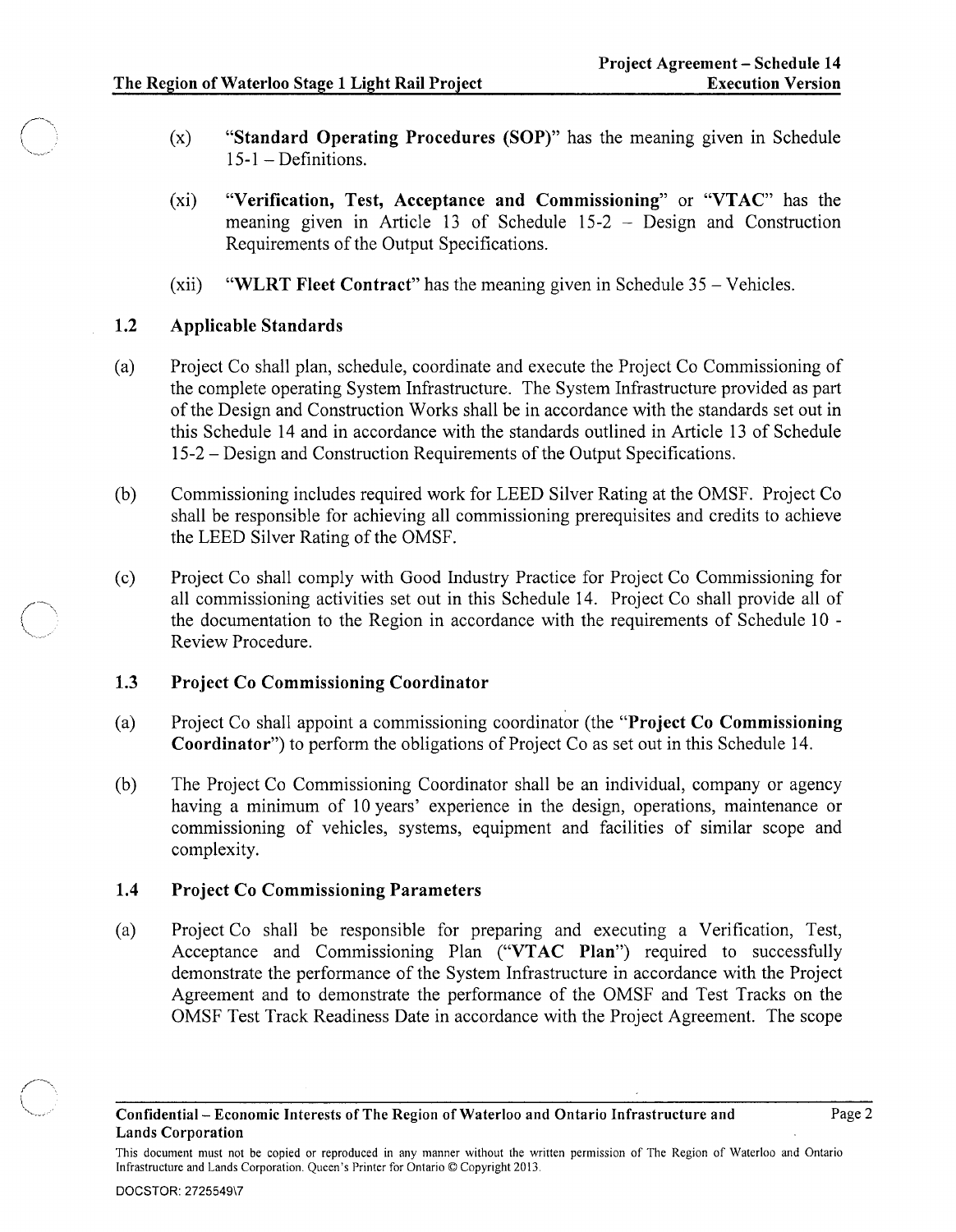of the VT AC Plan will include commissioning during the Construction Period to the extent necessary to demonstrate (i) the functional capability and safety of the OMSF and Test Track in advance of OMSF/Test Track Readiness Completion; and (ii) the functional capability and safety of the System in advance of Substantial Completion.

- (b) The VTAC Plan shall include, but not be limited to, the following:
	- (i) Relationship to Safety/Security management and other related System Safety/Security requirements;
	- (ii) Resumes of key personnel involved detailing years of experience;
	- (iii) Organization chart of the testing and commissioning team and their discipline responsibilities;
	- (iv) Planned resources;
	- (v) Specific requirements for Region interfaces;
	- (vi) Testing regime and test documentation procedures; and
	- (vii) Scheduling of the testing and commissioning activities.
- (c) The VTAC Plan shall demonstrate how Project Co intends to validate and verify that the functional and technical requirements of (i) of the OMSF and Test Track prior to OMSF/Test Track Readiness Completion; and (ii) the System, prior to the Substantial Completion, in each case, meet or exceed the performance criteria and the quality and safety requirements set forth in the Output Specifications and to demonstrate that the OMSF and Test Track is fit for its intended purpose prior to OMSF/Test Track Readiness Completion, and the overall System is fit for purpose on or prior to the Substantial Completion.
- (d) The VTAC Plan shall be developed and modified as required to address the evolution of the Project. The VTAC Plan shall meet all requirements set forth in Article 13 of Schedule 15-2 - Design and Construction Requirements of the Output Specifications.
- (e) Project Co is solely responsible for all checking and verification activities relating to individual components, sub-systems, systems, all associated equipment and facilities required prior to the formal testing and commissioning and acceptance testing programs necessary to demonstrate completion of the OMSF and Test Track in accordance with the requirements set forth in the Project Agreement (including for clarity, the Output Specifications) and to achieve OMSF/Test Track Readiness Completion to the satisfaction of the Independent Certifier.



 $\bigcap$  $\sqrt{2\pi}$ 

This document must not be copied or reproduced in any manner without the written permission of The Region of Waterloo and Ontario Infrastructure and Lands Corporation. Queen's Printer for Ontario © Copyright 2013.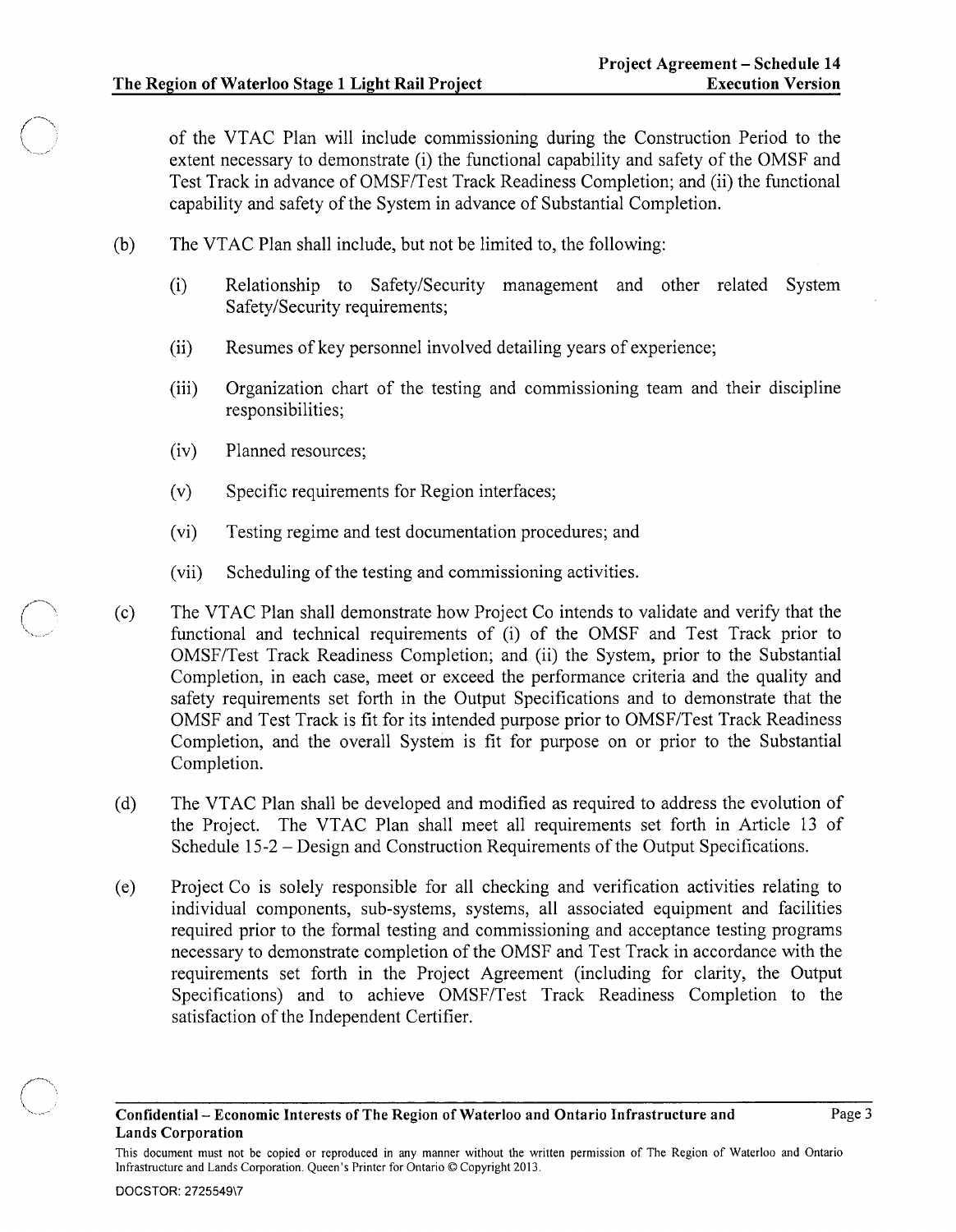- (f) Project Co is solely responsible for all checking and verification activities relating to individual components, sub-systems, systems, all associated equipment and facilities required prior to the formal testing and commissioning and acceptance testing programs necessary to demonstrate the fully integrated operation of the System and the System Infrastructure in accordance with the requirements set forth in the Project Agreement (including for clarity, the Output Specifications) and to the satisfaction of Independent Certifier.
- (g) The VTAC Plan shall permit the oversight and monitoring of testing and commissioning activities for the duration of the Project.
- (h) The Region accepts no responsibility for Project Co Commissioning. Each element of the System Infrastructure shall be, wherever possible, thoroughly tested and commissioned as standalone subsystems operating in simulated worst case environments prior to being placed into service.
- (i) Project Co shall prepare a draft VT AC Plan within six months of Financial Close. The VTAC Plan shall be subject to review and acceptance by the Region, in accordance with Schedule 10 - Review Procedure and shall be updated from time to time in accordance with Schedule 15-2 – Design and Construction Requirement of the Output Specifications.
- In addition to the tests specified in Article 13 of Schedule 15-2 Design and  $(i)$ Construction Requirements of the Output Specifications, the Region Commissioning Agent, in consultation with Project Co, shall have the right, when acting reasonably, to identify specific testing requirements that will require validation.
- (k) Project Co shall provide individual test plans for each OMSF and Test Track test to occur prior to OMSF/Test Track Readiness Completion, and provide advance notice to the Region at least thirty (30) days prior to such testing. Individual test plans shall be subject to review and acceptance by the Region in accordance with Schedule  $10 -$  Review Procedure.
- (1) Project Co shall prepare individual test plans for each System test, and provide advance notice to the Region at least thirty (30) days prior to such testing. Individual test plans shall be subject to review and acceptance by the Region, in accordance with Schedule 10 - Review Procedure.
- (m) The Project Co Commissioning Coordinator shall convene a meeting of the commissioning team to review the VT AC Plan, set commissioning parameters, designate the responsibilities of the various parties and establish the documentation requirements for each stage of the Design and Construction Works and the Project Co Commissioning.

This document must not be copied or reproduced in any manner without the written permission of The Region of Waterloo and Ontario Infrastructure and Lands Corporation. Queen's Printer for Ontario © Copyright 2013.

o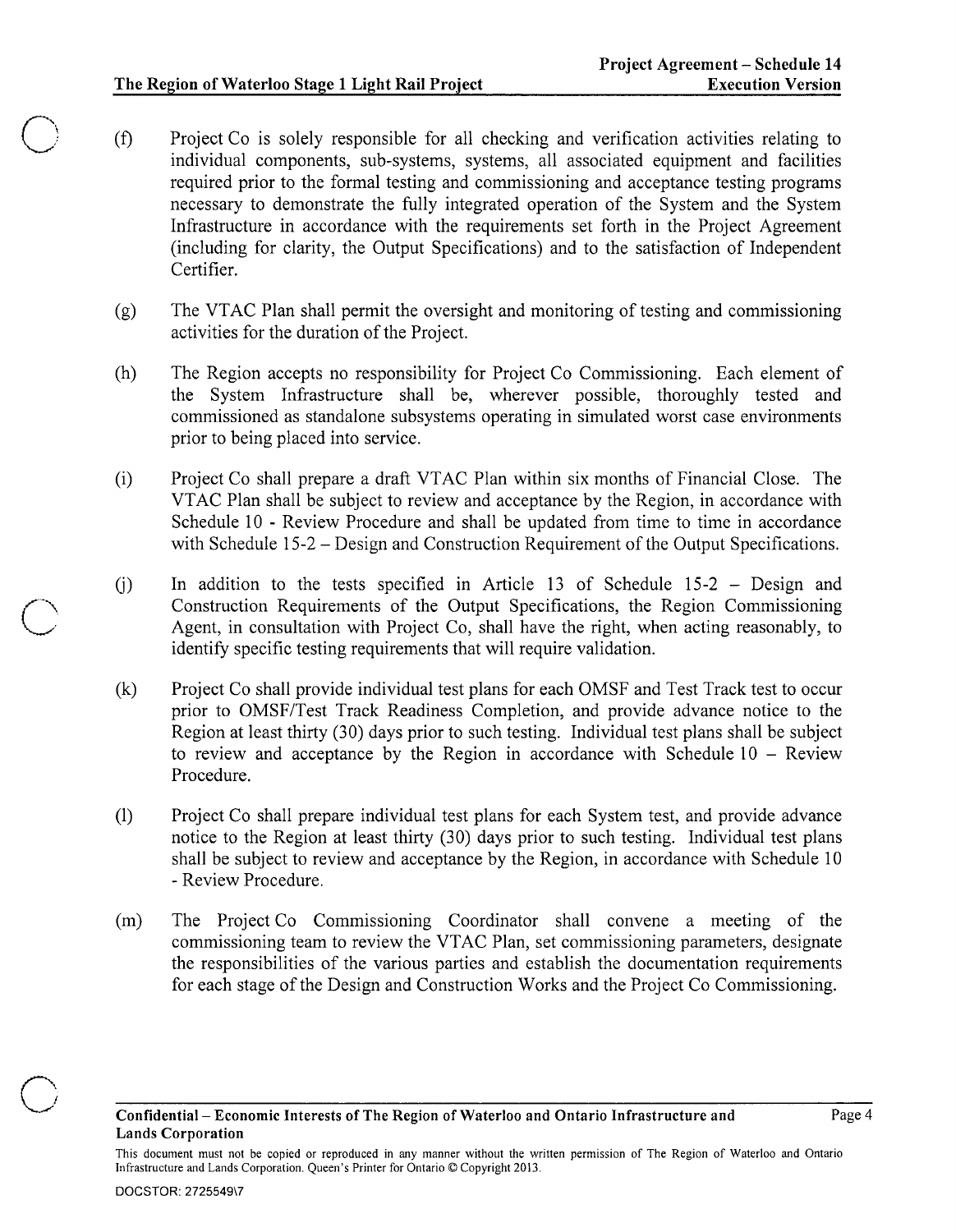- (n) Project Co shall create a schedule of commissioning activities (the "Commissioning") Schedule") and shall incorporate the Commissioning Schedule into the Works Schedule.
- (0) The Project Co Commissioning Coordinator shall submit monthly reports to the Region in regards to progress of Project Co Commissioning.
- (p) Project Co is responsible for the supply, installation, start-up, testing, adjustment and cleaning of each item of the System provided as part of the Design and Construction Works. Where applicable, Project Co Commissioning shall be completed in accordance with the equipment vendor's guidance.
- (q) Project Co in implementing the VTAC Plan shall verify that:
	- (i) the System Infrastructure have been installed and are operating in accordance with the requirements of this Project Agreement;
	- (ii) the System Infrastructure performance meets or exceeds the requirements of the Output Specifications and this Project Agreement;
	- (iii) training has been provided and meets or exceeds the requirements of this Project Agreement;
	- (iv) As-Built Drawings and operating and maintenance manuals have been provided in accordance with this Project Agreement;
	- (v) LEED commissioning documentation required for achieving the LEED Silver Rating has been prepared and copied to the Region; and
	- (vi) LEED commissioning documentation for achieving the LEED Silver Rating has been submitted per the requirements of LEED.
- (r) Project Co shall provide System Infrastructure orientation and training to Emergency Service Providers pursuant to Article 20 of Schedule 15-2 - Design and Construction Requirement of the Output Specifications.

## 1.5 Commissioning Team

()<br>Communication  $-$ 

- (a) The Commissioning Team (the "Commissioning Team") shall be comprised of:
	- (i) a representative of Project Co;
	- (ii) a representative of the relevant Subcontractors;
	- (iii) the Region Commissioning Agent;

This document must not be copied or reproduced in any manner without the written permission of The Region of Waterloo and Ontario Infrastructure and Lands Corporation. Queen's Printer for Ontario © Copyright 2013.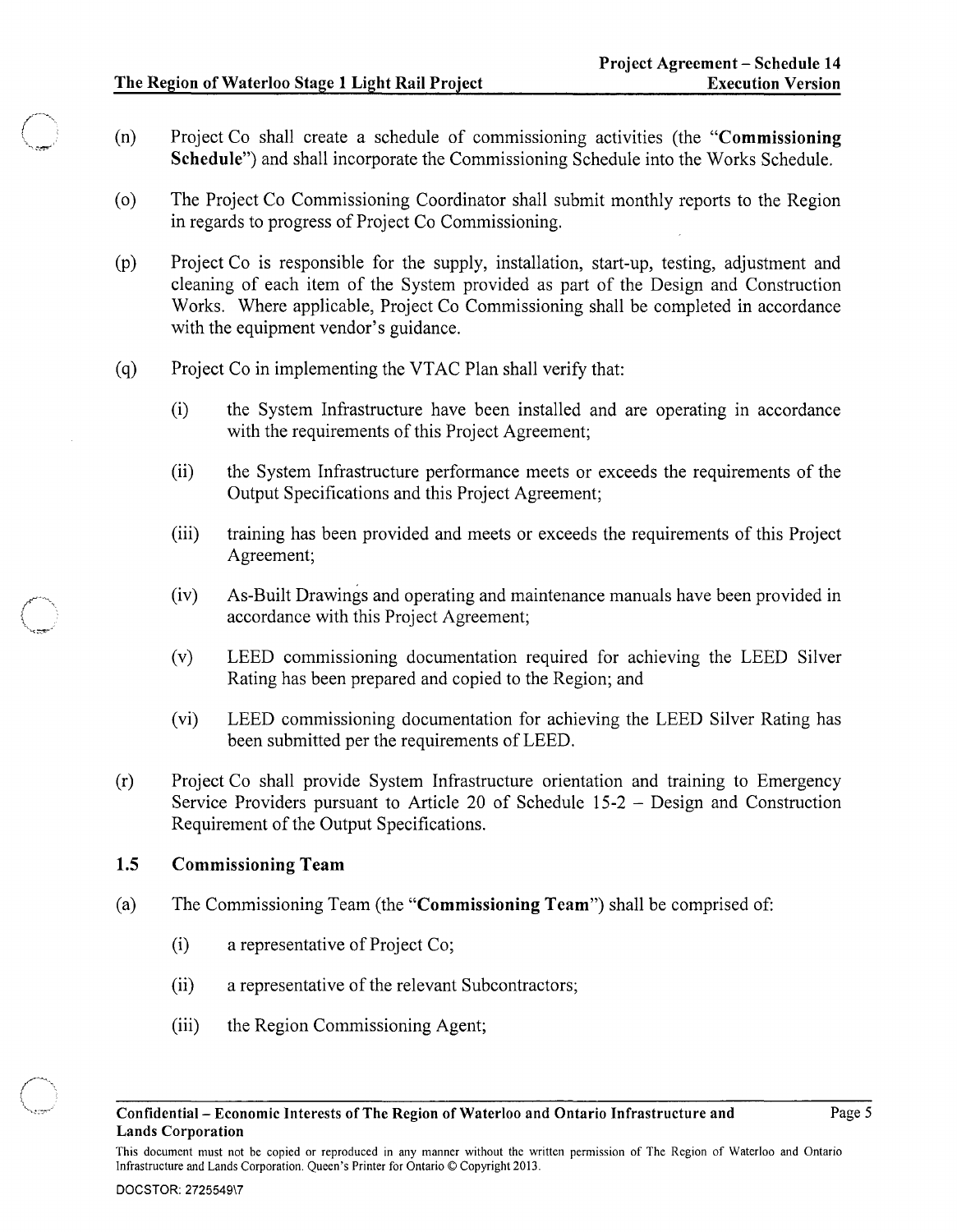- (iv) the Project Co Commissioning Coordinator;
- (v) the Independent Certifier; and
- (vi) where applicable, representatives of the relevant equipment manufacturers.
- (b) Project Co and each of its relevant Subcontractors shall assign, where applicable, nominated individuals from each relevant trade to the Commissioning Team and shall ensure that representatives of the relevant equipment manufacturers and testing agencies are present during the relevant Commissioning Team meetings.
- ( c) Project Co shall provide all necessary labour, materials, equipment, testing apparatus and incidentals necessary to completely start-up, verify, performance test and commission each item System Infrastructure provided as part of the Design and Construction Works.

#### 1.6 Commissioning Procedures

- (a) Project Co shall ensure full compliance with all regulations and codes referenced in Schedule 15 as well as its Standard Operating Procedures (SOPs).
- (b) Project Co and the Project Co Commissioning Coordinator shall plan, prepare documentation and execute the Project Co Commissioning plan/strategy, process and procedures.
- (c) Project Co shall ensure that each of the testing and commissioning requirements set out in this Schedule 14, those identified in Schedule 15 - Output Specifications, and those set out in each of the OMSF and Test Track Commission Program and the Final Commissioning Program are completed in accordance with the terms hereof and thereof.
- (d) Training:

 $\bigcirc$ 

 $\bigcirc$ 

- (i) Project Co shall provide a training schedule and agenda for each training session to the Region for acceptance in accordance with Schedule 10 - Review Procedure. Operational and maintenance training shall be provided for all System Infrastructure.
- (ii) The Project Co Commissioning Coordinator or designated delegate shall attend a sample of every training session to ensure the agenda is maintained and that quality training is provided. One training session for each category shall be video recorded in digital format and transmitted to the Region.
- (iii) Project Co's Design Team shall provide an overview of the System Infrastructure, including an explanation as to why types of systems and equipment were selected,

This· document must not be copied or reproduced in any manner without the written permission of The Region of Waterloo and Ontario Infrastructure and Lands Corporation. Queen's Printer for Ontario © Copyright 2013.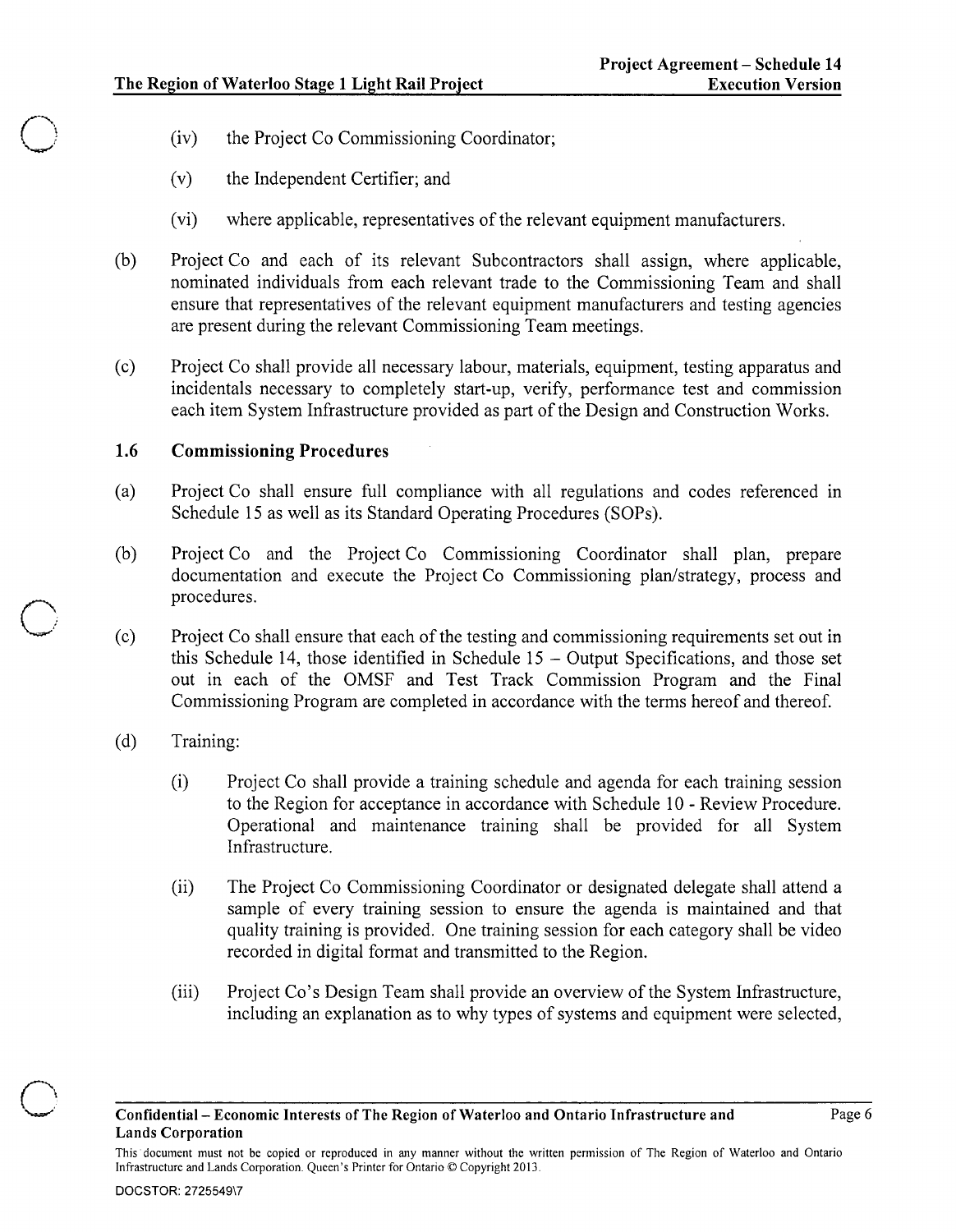identification of the design intent and discussion of the operating procedures required to maintain the design intent. These sessions shall be video recorded in digital format.

- (iv) The training sessions for equipment shall be conducted at the location of the equipment.
- (v) The training sessions for the System shall be conducted at the System operating stations (workstations).
- (vi) All training sessions shall be logged and personnel shall be recorded as receiving training. Further refreshers shall be scheduled in line with safety, quality and training requirements.
- (e) Pre-Substantial Completion Demonstration:
	- (i) Pre-Substantial Completion Objectives
		- (A) Project Co shall conduct a demonstration (a "Pre-Substantial Completion Demonstration") after the integrated System has been tested and is essentially ready for Substantial Completion certification. The Pre-Substantial Completion Demonstration will be the final step in confirming readiness for Substantial Completion.
		- (B) The fundamental objective of Pre-Substantial Completion Demonstration is to exercise the complete integrated System, including all subsystems, operating personnel and operating procedures, to confirm readiness for Substantial Completion. This can be subdivided into the following key objectives:
			- (I) to familiarize the operating and maintenance staff with the operation of the integrated System and Standard Operating Procedures (SOP);
			- (II) to exercise and validate the operating schedules and operational performance requirements; and
			- (III) to exercise and confirm the operating reliability of the subsystems simulated under various operating conditions (normal and emergency). The basic design requirements and Safety and Security Management Plan requirements will have been verified through the testing and commissioning program prior to this stage.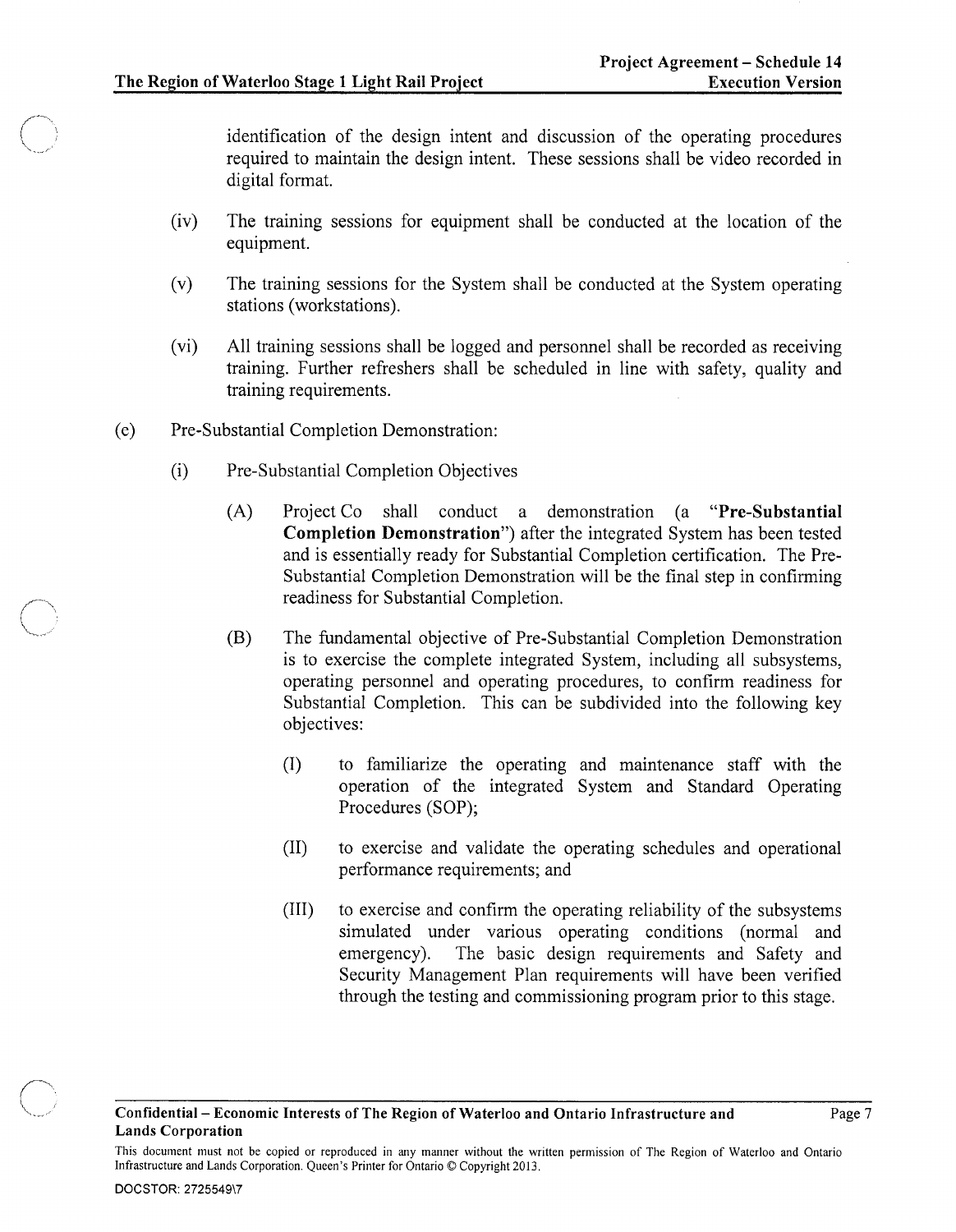- (ii) Scope of Pre-Substantial Completion Testing
	- (A) Project Co shall conduct the Pre-Substantial Completion Demonstration for final acceptance which will be conducted for a period of fourteen (14) consecutive days following successful completion of testing and commissioning; verification by Project Co that there are no deficiencies to prevent safe running of the System; and verification that there are an adequate number of trained staff to operate the System. At the end of this exercise, the integrated system will be ready for achievement of Substantial Completion.
	- (B) The Pre-Substantial Completion Demonstration shall be reviewed on a day by day basis by the Commissioning Team.
	- (C) The objective of this stage is to operate a full regular scheduled service on the full line using the peak and non-peak schedules for an extended period. Passengers will not be carried. The tests will include a variety of failure management scenarios that could reasonably be expected to occur during the Operations Term and the Maintenance Term. The Region Commissioning Agent will have the opportunity to review and comment on the failure management scenarios that will be tested during the Pre-Substantial Completion Demonstration.
- (iii) Performance Criteria for Pre-Substantial Completion Demonstration Acceptance
	- (A) Project Co shall use the Pre-Substantial Completion Demonstration period to collect operating data and evaluate system reliability, availability, and maintainability performance and to demonstrate that the process to collect, evaluate, and validate the operating data has been properly established. Using prescribed procedures, data on service deviations will be collected and assigned against the specific subsystems.
	- (B) Validation of the Pre-Substantial Completion Demonstration shall be performed by the Independent Certifier.
	- (C) The Pre-Substantial Completion Demonstration of the System will demonstrate to the satisfaction of the Independent Certifier that the specified travel times, headways and operational performance requirements can be achieved.

This document must not be copied or reproduced in any manner without the written permission of The Region of Waterloo and Ontario Infrastructure and Lands Corporation. Queen's Printer for Ontario © Copyright 2013.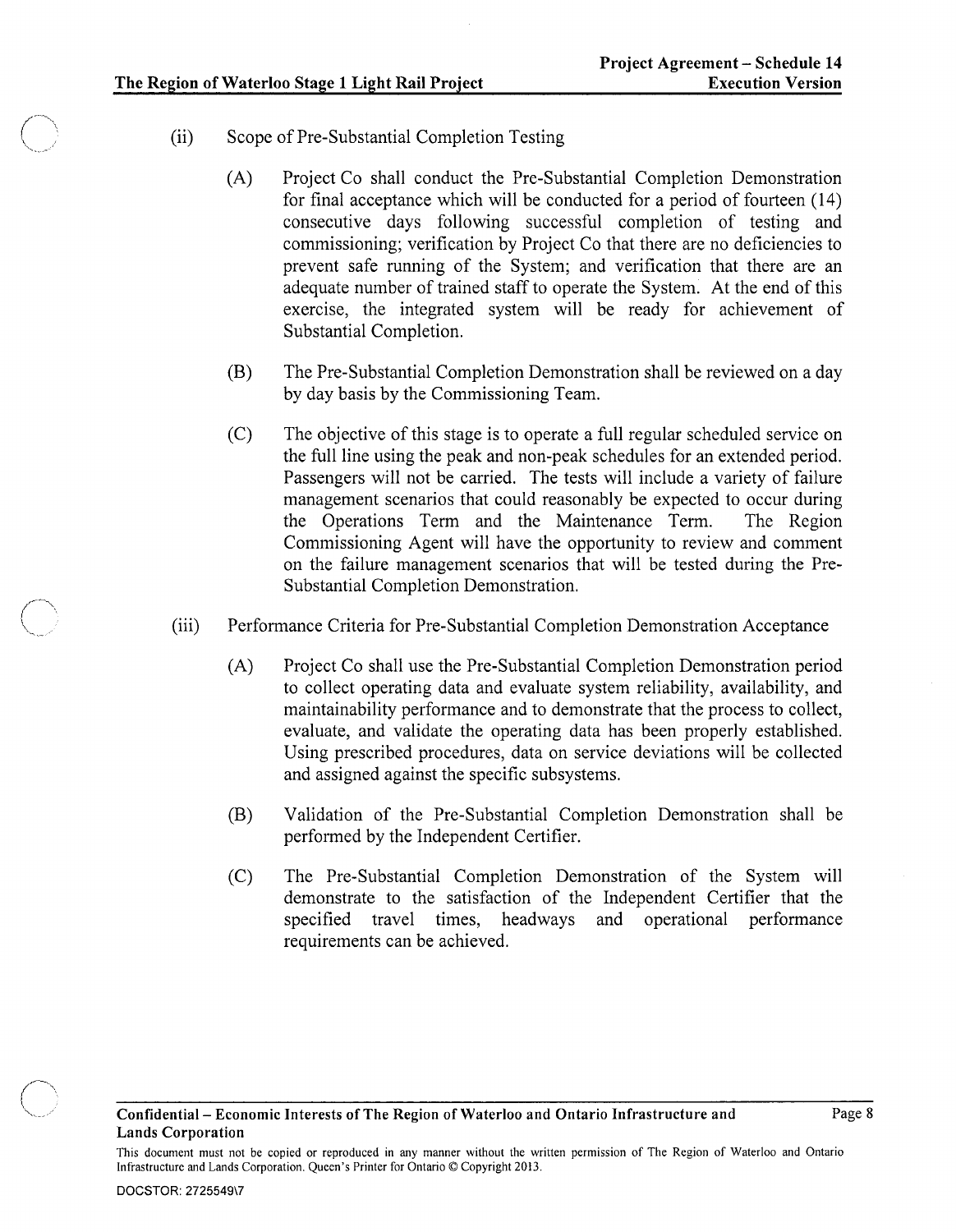#### **1.7 Project Co Commissioning Submittals**

- (a) Project Co shall prepare a design brief describing the System Infrastructure design and performance requirements, including the requirements of the Output Specifications (the **"Commissioning Brief')** prior to beginning the construction process.
- (b) Project Co shall prepare and submit the VTAC Plan to the Region Commissioning Agent as outlined in this Schedule 14 and in accordance with Schedule 10 - Review Procedure.
- (c) As part of the VTAC Plan, Project Co shall prepare and submit to the Region its format for recording each test, verification and performance test for all equipment and systems. Test procedures should include but not be limited to the following:
	- (i) Test objectives;
	- (ii) Required safety methods and prerequisite training required;
	- (iii) Associated tests and pass/fail criteria;
	- (iv) Reference specifications /standards and supporting literature;
	- (v) Staffing required, including requirements from the Region;
	- (vi) Test methods;

 $\alpha$ 

 $\sim$ 

- (vii) Test equipment, jigs and supporting systems required;
- (viii) Test schedule;
- (ix) Test location;
- (x) Identification of professional personnel and resumes of those responsible for signoff; and
- (xi) Test results and recommendations.
- (d) Project Co shall prepare and submit to the Region Commissioning Agent all performance testing, progress management reports and procedures as outlined in Article 13 of Schedule 15-2 - Design and Construction Requirements of the Output Specifications.
- (e) Project Co shall prepare and submit to the Region a detailed Commissioning schedule for each item of System Infrastructure provided as part of the Design and Construction Works.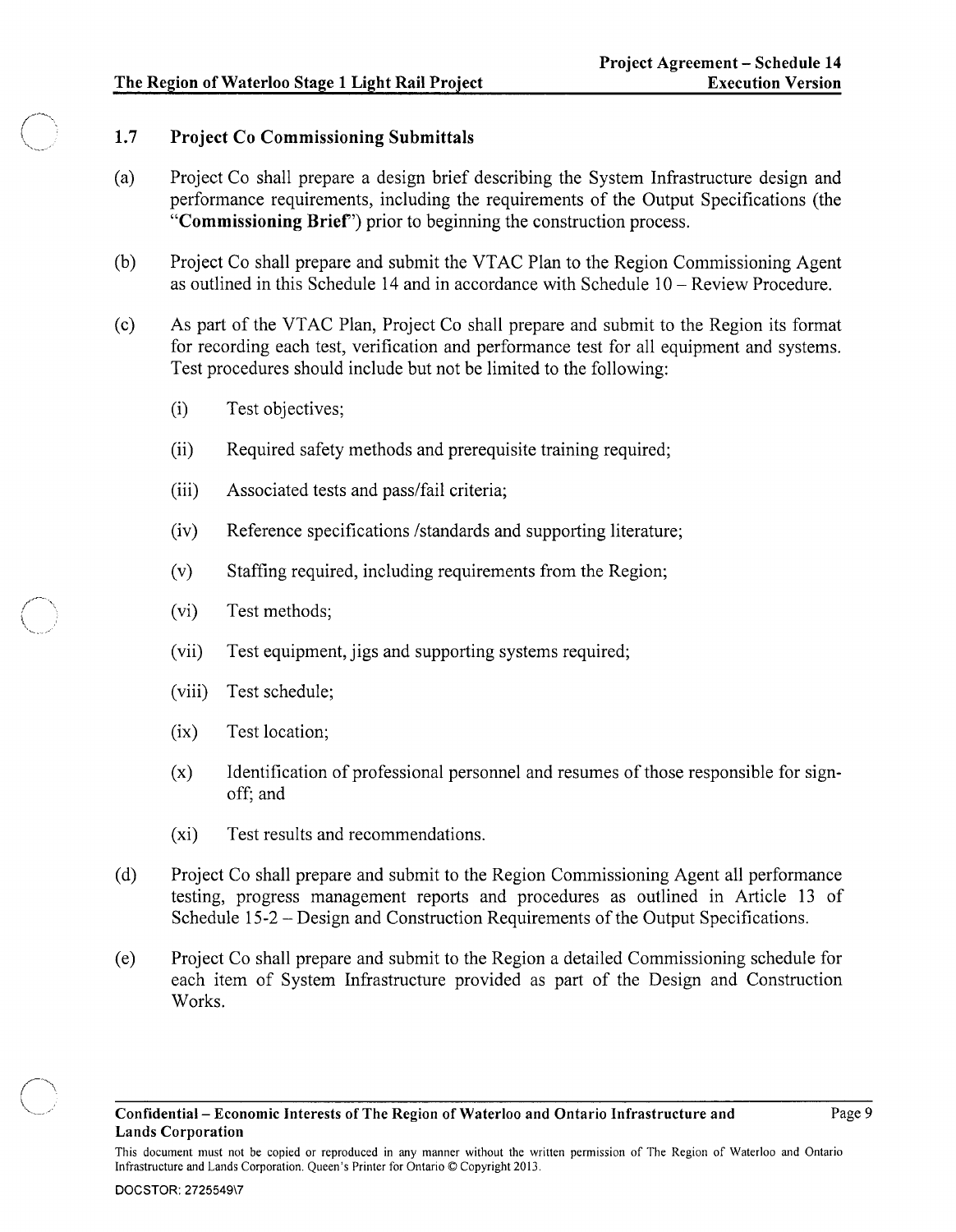$\bigcirc$ 

# 1.8 Coordination with the Region and the Independent Certifier

- (a) The Project Co Commissioning Coordinator shall co-ordinate with the Region and the Independent Certifier, throughout the Project Co Commissioning and VTAC process.
- (b) This co-ordination shall include:
	- (i) review of test, verification and performance test data;
	- (ii) review of VTAC agreed data and performance testing;
	- (iii) review of the VTAC Plan;
	- (iv) review of the Commissioning Schedule;
	- (v) sample witnessing of tests and performance testing;
	- (vi) review of the training curriculum and materials;
	- (vii) review of the maintenance manuals;
	- (viii) sample witnessing of seasonal performance testing;
	- (ix) review of test reports;
	- (x) attend commissioning meetings; and
	- (xi) report to the Region regarding the progress of commissioning.

# 1.9 Light Rail Systems Testing

- (a) The Parties acknowledge that from the Vehicle Handover Date in respect of a Vehicle, Project Co's licence under Section 14.1(b) shall commence in respect of such Vehicle, and Project Co shall carry out the systems integration activities with respect to such Vehicles as set out in this Section 1.9. The Project Co VTAC Plan shall include the integrated testing of all System and Vehicle items of the System Infrastructure provided as part of the Design and Construction Works including, but not limited to, the following:
	- (i) Traction Power System;
	- (ii) Light Rail Vehicles (LRVs);
	- (iii) Non-Revenue Vehicles;

This document must not be copied or reproduced in any manner without the written permission of The Region of Waterloo and Ontario Infrastructure and Lands Corporation. Queen's Printer for Ontario © Copyright 2013.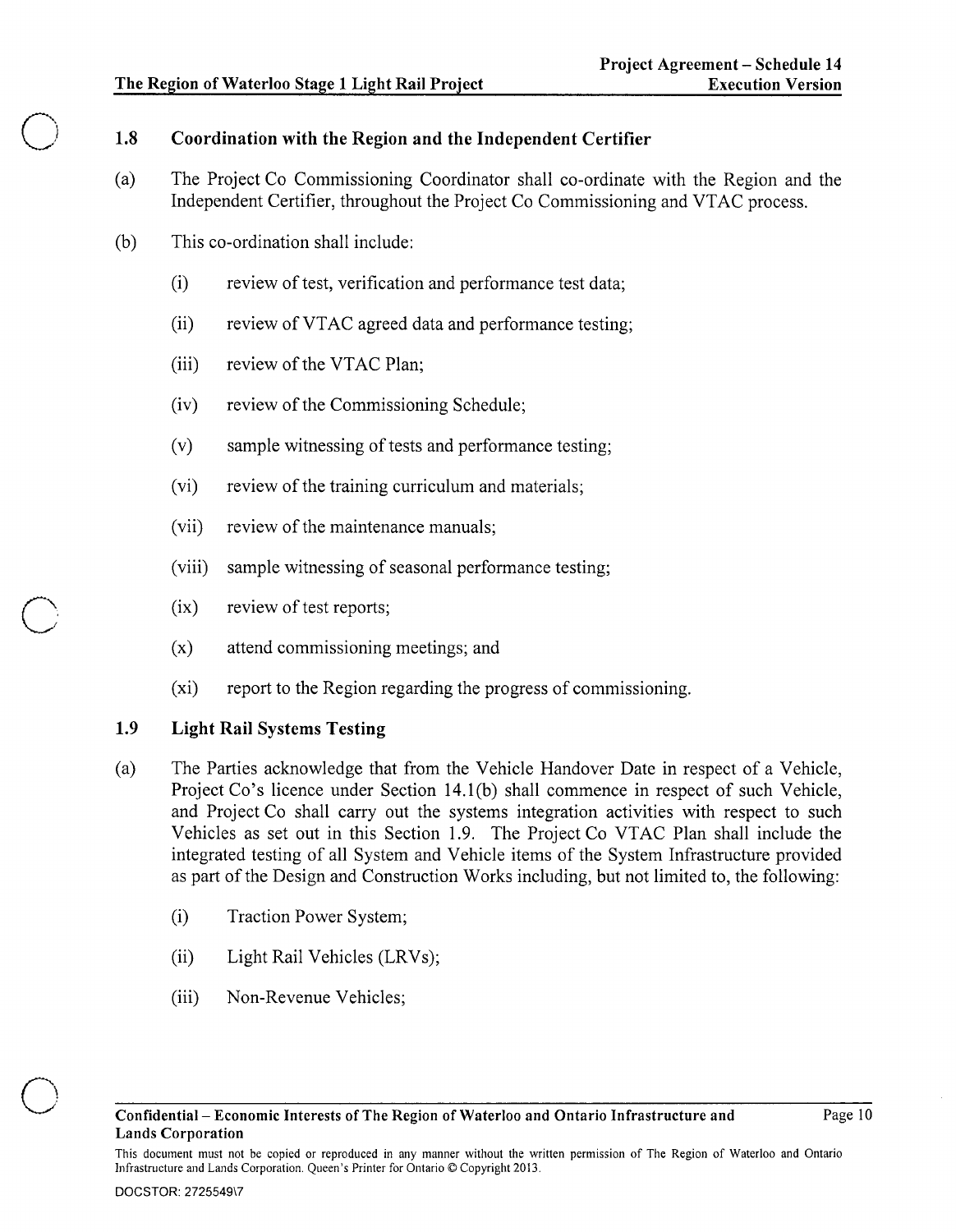- (iv) Train Control Systems;
- (v) Communications;
- (vi) Central Control Facility (CCF) ;
- (vii) Corrosion Control System;
- (viii) Tracks; and
- (ix) Overhead Catenary System (OCS).

#### 1.10 Guideway and Building Systems Testing

- (a) The Project Co VTAC effort shall include all Guideway and building system items of the System Infrastructure provided as part of the Design and Construction Works including, but not limited to, the following:
	- (i) SCADA system;
	- (ii) Maintenance equipment systems;
	- (iii) Site development;
	- (iv) Building envelope;
	- (v) Elevators;
	- (vi) Fire protection systems;
	- (vii) Plumbing systems;
	- (viii) HVAC systems;
	- (ix) Building automation systems;
	- (x) Electrical systems;
	- (xi) Security and safety systems;
	- (xii) Communication systems (excluding radio system);
	- (xiii) CCTV;

This document must not be copied or reproduced in any manner without the written permission of The Region of Waterloo and Ontario